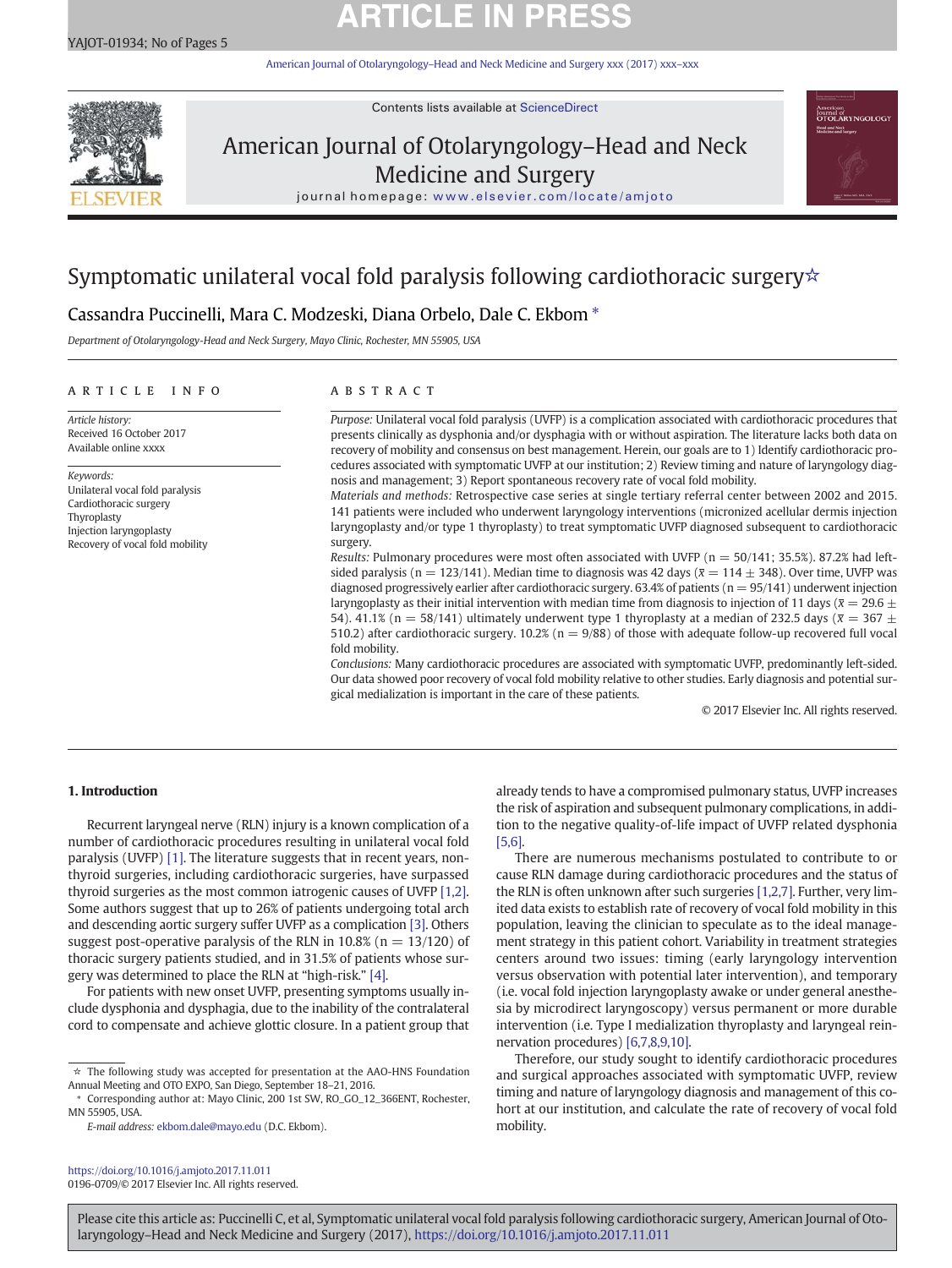## 2. Methods

Following approval by the Mayo Clinic Institutional Review Board (#IRB15-006835), a retrospective chart review was performed at a tertiary referral center. All adult patients  $(>18$  years old) who underwent micronized acellular dermis injection laryngoplasty, type 1 thyroplasty with or without arytenoid adduction, and/or ansa cervicalis to recurrent laryngeal nerve reinnervation at the Mayo Clinic in Rochester, MN between 2002 and 2015 were retrieved from the electronic medical record by searching operative reports for these procedures.

All patients treated with some combination of the aforementioned procedures for UVFP diagnosed subsequent to cardiothoracic surgery were included. In all patients, UVFP was diagnosed via flexible laryngoscopy with or without video stroboscopy. Patients who underwent thyroidectomy including substernal thyroidectomy even if performed by a thoracic surgeon were excluded.

Multiple data points were collected and entered into a database. Demographic data collected included sex, date of birth, date of death (if available). Medical histories were reviewed for clinical presentation, laterality of vocal fold paralysis, cardiothoracic surgery and approach, laryngology interventions performed and temporality of both cardiothoracic and laryngology treatments, documentation of return of vocal fold mobility, and duration of laryngology follow-up. Available cardiothoracic surgery operative reports were also reviewed for documentation of status of recurrent laryngeal nerve (known transection versus known preservation versus unknown). Continuous features were summarized using medians, means, and ranges while categorical features were presented using frequency counts and percentages. Comparative statistical analyses were conducted using version 9.4 of the SAS software system (SAS Institute; Cary, NC). All tests were two-sided and pvalues < 0.05 were considered statistically significant.

### 3. Results

## 3.1. Patient demographics

A total of 141 patients were included, 59.6 of which were male ( $n =$ 84/141). The median age at time of surgical intervention was 61 years (range 20–87 years). Overall survival rates at 1, 2, and 3 years after laryngology intervention are 80%, 62% and 49% respectively. No patients died secondary to UVFP or laryngology intervention for UVFP.

## 3.2. Cardiothoracic procedures and surgical approaches associated with UVFP.

Patients underwent a wide variety of cardiothoracic procedures prior to diagnosis of UVFP as summarized in Table 1. Pulmonary procedures most commonly preceded UVFP diagnosis in our cohort ( $n =$ 50/141; 35.5%). Cardiothoracic procedures were performed through a

procedure. Table 1 Cardiothoracic procedures performed before UVFP diagnosis (total n = 141).

|                                          | Number of patients | Percent in cohort |
|------------------------------------------|--------------------|-------------------|
| Pulmonary <sup>a</sup>                   | 50                 | 35.46%            |
| Cardiac <sup>b</sup>                     | 32                 | 22.70%            |
| Other mediastinal <sup>c</sup> procedure | 31                 | 21.99%            |
| Esophagectomy                            | 21                 | 14.89%            |
| Transplant <sup>d</sup>                  |                    | 4.96%             |

<sup>a</sup> Pulmonary procedures included pneumonectomy, pulmonary lobectomy, pulmonary wedge resection, thoracic lymphadenectomy, and parietal pleurectomy.

<sup>b</sup> Cardiac procedures included aortic aneurysm and aortic dissection repairs; aortic hemi-arch replacement, coronary artery bypass graft, and tricuspid valve repair.

 $c$  Other mediastinal procedures included mediastinal lymphadenectomy alone, resection of mediastinal masses including thymectomy but excluding thyroid pathology; tracheoesophageal fistula repair, tracheal tear repair and resection of pericardial cyst.

<sup>d</sup> Transplant procedures include heart transplant alone, lung transplant alone, and combined heart and lung transplant.

variety of surgical approaches including combinations of more than one approach detailed in Table 2.

### 3.3. Diagnosis of UVFP

123 patients (87.2%) had left-sided paralysis; 18 patients (12.8%) had right-sided paralysis. Median time to diagnosis after cardiothoracic procedure for all patients was 42 days ( $\bar{x}$  = 114  $\pm$  348). In more recent years, UVFP was diagnosed earlier relative to timing of cardiothoracic procedure as demonstrated in [Fig. 1](#page--1-0). Spearman Rank Correlation Coefficient demonstrates a statistically significant decrease in median times to diagnosis by quartile ( $p < 0.001$ ) reported in [Fig. 1](#page--1-0).

### 3.4. Laryngology interventions for UVFP

Dysphonia was the most common symptom prompting laryngology intervention ( $n = 137/141$ ; 97.2%) followed by dysphagia ( $n = 32/141$ ; 22.7%). These symptoms are not exclusive of one another, some patients complained of both dysphagia and dysphonia.

All patients in our cohort ( $n = 141$ ) underwent either injection laryngoplasty, type 1 thyroplasty, ansa cervicalis to recurrent laryngeal nerve reinnervation procedure, or some combination of these interventions. Details of these interventions, well described elsewhere in the literature, will not be reviewed here.

57.4% ( $n = 81/141$ ) underwent injection laryngoplasty without subsequent thyroplasty or ansa cervicalis reinnervation procedure. 8.5% (12/141) underwent injection laryngoplasty prior to thyroplasty; one of these 12 had 2 injection laryngoplasties prior thyroplasty. 1.4% (2/141) underwent injection laryngoplasty followed by ansa cervicalis to RLN reinnervation procedure with simultaneous second injection laryngoplasty. Therefore, 63.4% ( $n = 95/141$ ) patients had injection laryngoplasty as their initial laryngology intervention. For these 95 patients, median time to first injection from cardiothoracic surgery was 50 days ( $\bar{x}$  = 69.6  $\pm$  87.3) and median time to first injection from diagnosis of UVFP was 11 days ( $\bar{x}$  = 29.6  $\pm$  54). 9.9% (n = 14/141) had a second injection laryngoplasty in their treatment course: 11 without subsequent thyroplasty or ansa reinnervation, one who ultimately had a thyroplasty, and two who later had ansa reinnervations procedures.

41.1% ( $n = 58/141$ ) ultimately underwent thyroplasty during their laryngology treatment course. Arytenoid adduction (AA) combined with thyroplasty was performed in 36 of the 58 patients (62.1%). Thyroplasty with or without AA was performed a median of 232.50 days ( $\bar{x}$  = 367  $\pm$  510.2) after cardiothoracic surgery and a median of 97.5 days ( $\bar{x}$  = 149.3  $\pm$  176) from the time of diagnosis of UVFP. Of those who ultimately underwent thyroplasty,  $77.6\%$  (n = 45/58) underwent thyroplasty with or without AA as their first surgical intervention. In those who underwent injection laryngoplasty prior to thyroplasty (n = 12/58), a median of 164.5 days ( $\bar{x}$  = 204.2  $\pm$  114.1) passed between the first injection laryngoplasty and later permanent

Table 2

Surgical approach used in cardiothoracic surgeries prior to UVFP diagnosis (total  $n = 141$ ).

|                                                         | Number Percent<br>of<br>patients | in<br>cohort |
|---------------------------------------------------------|----------------------------------|--------------|
| Thoracotomy $(+/-$ cervical)                            | 61                               | 43.26%       |
| Sternotomy $(+/-$ cervical)                             | 36                               | 25.53%       |
| VATS <sup>a</sup> $(+/-$ cervical)                      | 17                               | 12.06%       |
| Cervical only                                           | 14                               | 9.93%        |
| Clamshell $(+/-$ cervical)                              | 8                                | 5.67%        |
| Some combination of VATS, Thoracotomy, clamshell, $+/-$ | 5                                | 3.55%        |
| sternotomy without cervical                             |                                  |              |

<sup>a</sup> Video-assisted thoracoscopic surgery.

Please cite this article as: Puccinelli C, et al, Symptomatic unilateral vocal fold paralysis following cardiothoracic surgery, American Journal of Otolaryngology–Head and Neck Medicine and Surgery (2017), <https://doi.org/10.1016/j.amjoto.2017.11.011>